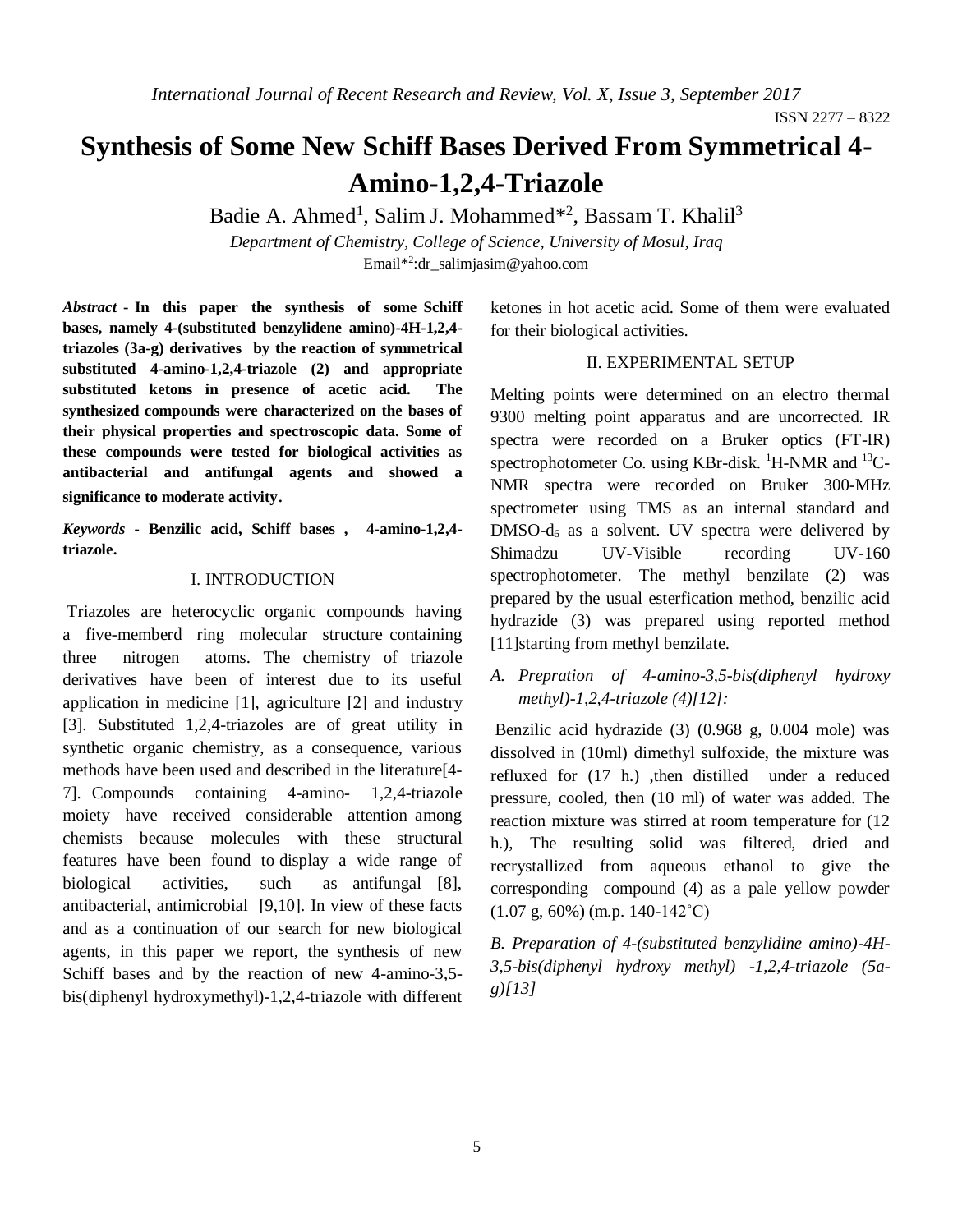The solution of 4-amino-3,5-bis(diphenyl hydroxy methyl)-1,2,4-triazole (4) (0.001 mole, 0.448 gm) in (10 ml) acetic acid was refluxed with an appropriate ketones (0.001 mole) for (6 hrs). The reaction mixture was poured into ice-water with stirring, the precipitated product was filtered off, and washed with water, dried to give a solid product and recrystallized from suitable solvent. The physical and spectral data are listed in (Tables 1 and 2) respectively.

#### III. RESULTS AND DISSCUSION

1,2,4-Triazole compounds have been found to possess several biological activities[14]. In connection with our continuous interest in the chemistry of benzilic acid. we now report that 4-amino-3,5-bis(diphenyl hydroxy methyl)-1,2,4-triazole (2)was reacted with some ketones to prepare some Schiff bases(5a-g),as shown in scheme1.



(Scheme 1)

The IR spectrum of the triazole (4) showed broad bands of (OH) group at  $(3410 \text{cm}^{-1})$ , (NH<sub>2</sub>) group at  $(3306 \text{cm}^{-1})$ and a band of  $(C=N)$  group at  $(1651 \text{cm}^{-1})$ . The UV spectrum showed  $\lambda_{\text{max}}$  (CHCl<sub>3</sub>) at (318nm) due to ( $\pi \rightarrow \pi^*$ ) transition. This assignment was further supported by  ${}^{1}$ H-NMR spectrum data which showed multiplet bands at  $\delta$ (7.05-7.93 ppm) for (20 H) aromatic protons, a singlet bands at (4.51 ppm) for two (OH) protons and broad band at  $(1.20 \text{ ppm})$  for two(NH<sub>2</sub>) proton. The structures

of the target compounds (5a-g) and were elucidated using UV, IR, <sup>1</sup>H-NMR and <sup>13</sup>C-NMR.

The IR spectra for compounds (5a-g)showed the following stretching bands;  $(1652-1689 \text{cm}^{-1})$ due to the (C=N) bond for hetetrocyclic ring  $(1594-1637 \text{cm}^{-1})$ due to  $(C=N)$ bond for Schiff base,  $(3298-3326cm^{-1})$  for the  $(O-N)$ H) bond  $(3057-3058 \text{cm}^{-1})$ due to $(C-H)$ for methyl group.

The <sup>1</sup>H-NMR spectra for compounds (5a)in (DMSO $d_6$ )which showed multiplet bands in the range(7.0-7.92ppm)due to aromatic parts ,also broad bands at (4.5 ppm) due to two hydroxy group in compound, in addition the singlet peaks  $at(3.8ppm)$  for three protons of methoxy group finally singlet peaks at(1.9ppm) due to three protons for methyl group. while compound (5g) showed multiplet bands in the range(6.9-7.6ppm)due to aromatic parts , in addition the singlet peaks at(6.6ppm) for (NH)protons and broad bands at (4.6 ppm) due to two hydroxy group in compound,

 $13^{\circ}$ C-NMR Spectra showed peaks for compound (5b) at the following data (14, 55.4, 80, 113.8, 126.9, 126.3, 127.2- 129.5, 142.3, 163, 164, 167) while compound(5g) appeared at δ values(80.8, 111, 119.8, 120.9, 122.5, 127.1-127.8, 131.7, 138.4, 142.5, 142.9, 170.6, 178.6 ) which gave additional support to the results. The reaction proceeded on the following suggested mechanism [15] as shown in scheme2.



#### IV BIOLOGICAL ACTIVITY

*Antibacterial and antifungal studies*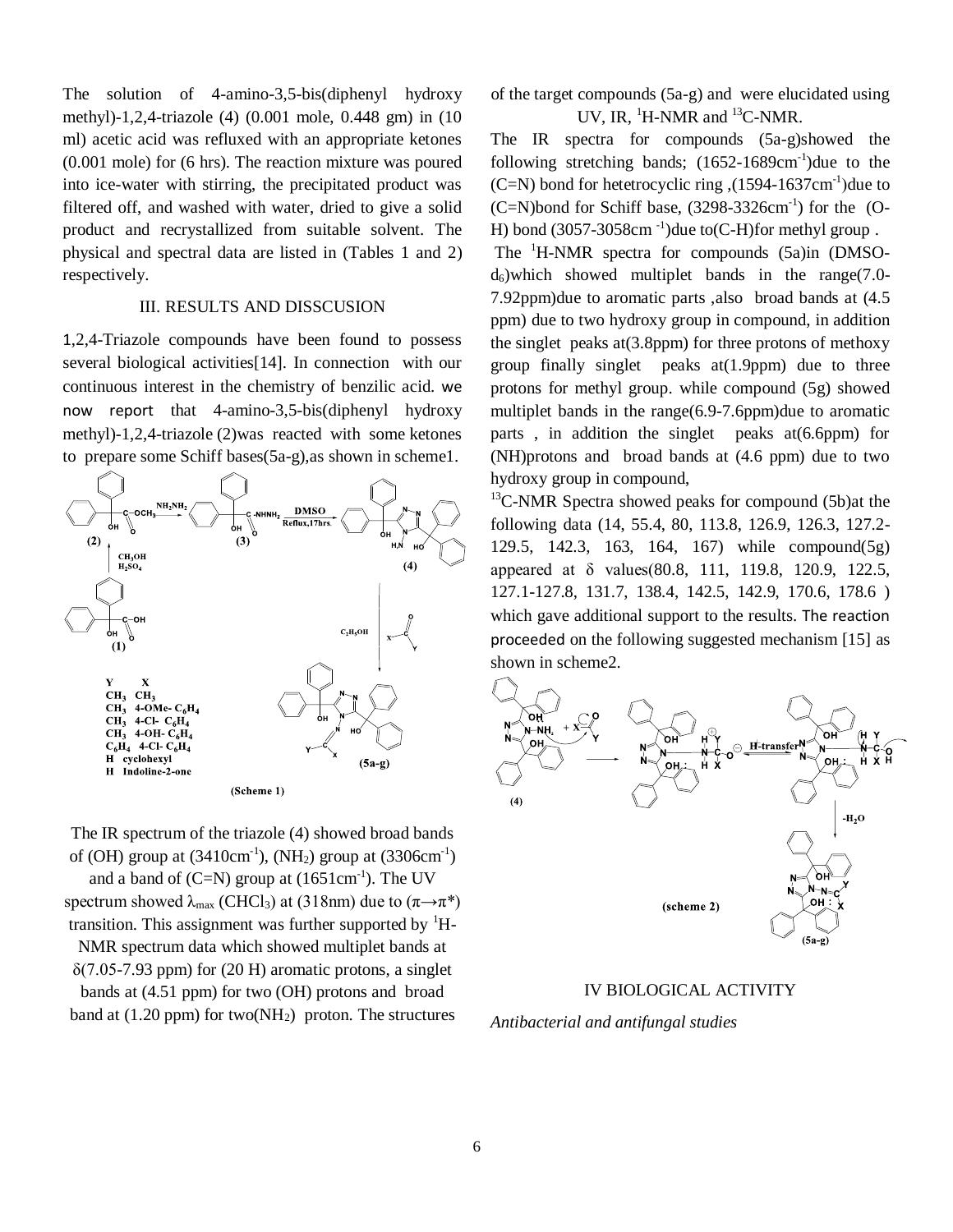The synthesized compounds were screened for *in vitro* antibacterial and antifungal activity by adopting the disc diffusion method. For antibacterial studies the microorganisms employed were *Esherichia coli, Staphylococcus aurous, Micrococcus, Pseudomonas, Bacillius 11 and Bacillius 12.* While for antifungal*, Microsporumgypseum, Microsporumdestortum, and Trichophytonrubrum* were used as microorganisms. Both antimicrobial studies were assessed by a minimum inhibitory concentration. It is evident that compounds (3b and 3g) possess a very good activity against bacteria Strains like *E. coli* and *Staphylococcu*s. And the compound (3g) possess almost a significant activity against all fungi tested at 1 mg/ml and 2 mg/ml. The remaining compounds showed a moderate activity against other bacteria and fungi tested.

#### V. REFERENCES

- [1] J. L. Riebsome and D. A. Stautter (1951); J. Org. Chem., 16, 1643.
- [2] M. Henriet, M. Houtekie, B. Techy, R. Touillaux and L. Ghosez; Tetrahedron Letters. (1980) ; 21, 223.
- [3] G. Biagi, V. Calderone, I. Giorgi, O. Livi, E. Martinotti, A. Martelli and A. Nardi (2004); Il Farmaco, 59, 397.
- [4] Bentiss, F.; Michel, L.; Didier, B. (2000); Tetrahedron. Letters., 41, 1539.
- [5] Cheng, L.; Wei-Xiong, Z.; Bao-Hui, Y.; Jian-Bin, L.; Xiao-Ming (2007); Inorganic Chem. Articals**.** 46, 1135.
- [6] Sudeep, M.; Dibyajyoti, S.; Vibhor, K.J.; Bindu, J. (2010); *Inter. J. Applied Bio. And Pharm. Tech.,* I, 1300.
- [7] Klingele, M.H.; Sally(2003);Coordination Chem. Reviews. 241, 119,.
- [8] Kumar U., Banasal M. , Shiv K. G.and M. Saharyar (2007): Journal of Pure& Applied Microbiology, 1(2), 341.
- [9] Akhta r T., Harneed S., ShahIK.(2008):.Medicinal Chemistry, 4(6), 539.
- [10] Kazuhiko Nakamura, Makoto Kitamura, and Daisuke Uemura(2009); Heterocycles, 78(1), 59.
- [11]Mohammed S. J. (2000), Ph. D. thesis, University of Mosul.
- [12] Serdar M., Nurhan G., KaroGlu S. A. and Demirbas N. (2007); Turk j. Chem., 31, 315-326 .
- [13] Refat EL-Sayed, Indian. J. of Chem. (2006);vol. 4513, 738-746 .
- [14] Zamani K., Faghihi K. and. Shariatzadeh M. R(2004); Turk. J. Chem., 28, 95-100.
- [15] I. Hammett P.(1940), "physical organic chemistry", McGraw-Hill Book Co., Inc., New York, 163.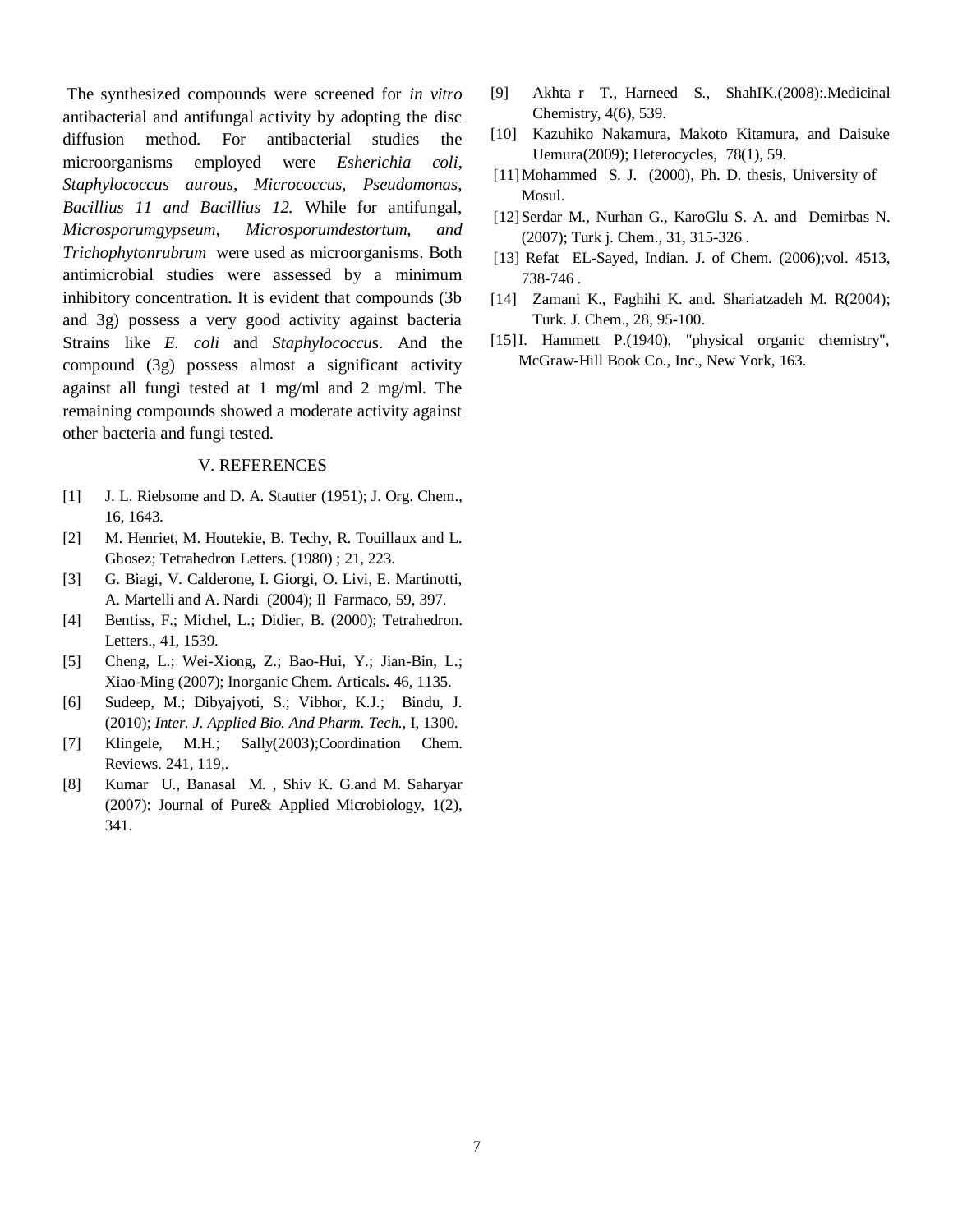Table I Physical data for compounds (5a-g)



| Comp.<br>B | $\mathbf X$                          | Y               | m.p             | Yield % | <b>Color</b> | Cryst. solvent |
|------------|--------------------------------------|-----------------|-----------------|---------|--------------|----------------|
| No.<br>N   |                                      |                 | $\rm ^{\circ}C$ |         |              |                |
| 5a         | CH <sub>3</sub>                      | CH <sub>3</sub> | 193-195         | 42      | pale yellow  | $EtOH+$        |
| ₿          |                                      |                 |                 |         |              | $H_2O$         |
| 5b         | $4-MeO-C6H4$                         | CH <sub>3</sub> | 276-278         | 57      | pale yellow  | $EtOH+$        |
|            |                                      |                 |                 |         |              | $H_2O$         |
| 5c         | $4$ -ClC <sub>6</sub> H <sub>4</sub> | CH <sub>3</sub> | 179-181         | 38      | brown        | MeOH           |
| 5d         | $4-OHC6H4$                           | CH <sub>3</sub> | 168-170         | 37      | light brown  | EtOH           |
| 5e         | $4$ -ClC $6$ H <sub>4</sub>          | $C_6H_5$        | 133-135         | 75      | dark brown   | EtOH           |
| 5f         | Cyclohexyl                           | H               | 199-201         | 45      | light brown  | MeOH           |
| 5g         | Indoline-2-one                       | H               | 93-95           | 90      | pale yellow  | $EtOH+$        |
|            |                                      |                 |                 |         |              | $H_2O$         |